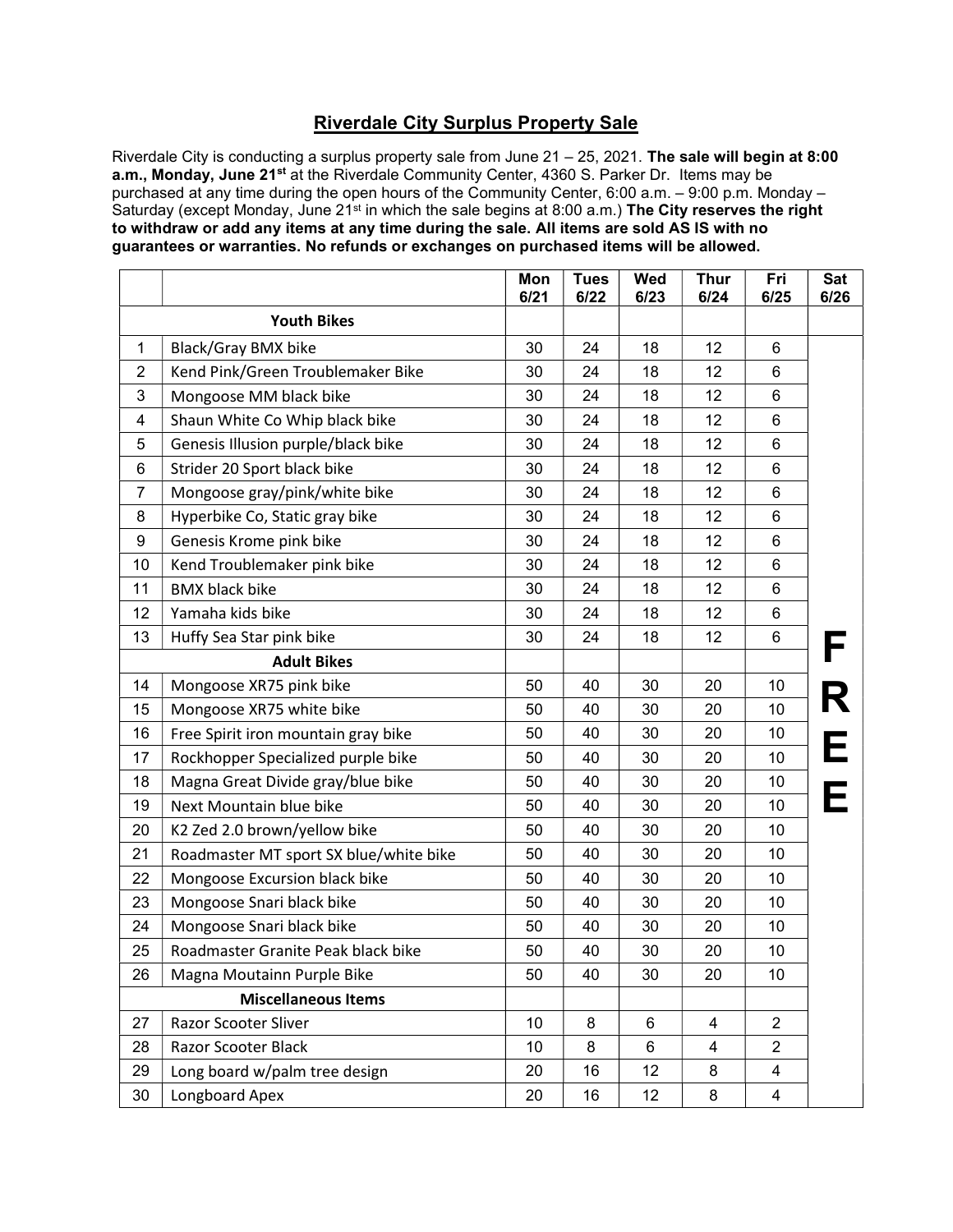| 31 | Apex Longboard                             | 20  | 16                      | 12             | 8                       | 4              |   |
|----|--------------------------------------------|-----|-------------------------|----------------|-------------------------|----------------|---|
| 32 | Black Ventura guitar w/tuner               | 50  | 40                      | 30             | 20                      | 10             |   |
| 33 | Pink FirstAct electric guitar              | 20  | 16                      | 12             | 8                       | 4              |   |
| 34 | Life Fitness Elliptical                    | 100 | 80                      | 60             | 40                      | 20             |   |
| 35 | Precor 954i Treadmill                      | 100 | 80                      | 60             | 40                      | 20             |   |
| 36 | Roomba 670 Vacuum (new)                    | 100 | 80                      | 60             | 40                      | 20             |   |
| 37 | Shark R75 Vacuum (new)                     | 100 | 80                      | 60             | 40                      | 20             |   |
| 38 | <b>Black Belt sander</b>                   | 20  | 16                      | 12             | 8                       | 4              |   |
| 39 | Woods Powergrip W4000 vacuum cup           | 30  | 24                      | 18             | 12                      | 6              |   |
| 40 | Carhartt Bag w/hand tools                  | 10  | 8                       | 6              | $\overline{4}$          | $\overline{c}$ |   |
| 41 | Dewalt 12" 60T Saw Blades (2pk) new        | 10  | 8                       | $6\phantom{1}$ | $\overline{4}$          | $\overline{2}$ |   |
| 42 | Arc-Welder 180 w/cords ARC-180             | 30  | 24                      | 18             | 12                      | 6              |   |
| 43 | Red BT Speaker                             | 5   | 4                       | 3              | $\overline{2}$          | 1              |   |
| 44 | Blue backpack,                             | 10  | 8                       | 6              | 4                       | $\overline{2}$ |   |
| 45 | <b>Tan Backpack</b>                        | 10  | 8                       | 6              | 4                       | $\overline{2}$ |   |
| 46 | <b>Chico Car Seat</b>                      | 10  | 8                       | $6\phantom{1}$ | $\overline{4}$          | $\overline{c}$ |   |
| 47 | Powermate Generator PM2200 (new)           | 200 | 160                     | 120            | 80                      | 40             |   |
| 48 | Kayak Pelican                              | 50  | 40                      | 30             | 20                      | 10             |   |
| 49 | Eufy home security system                  | 50  | 40                      | 30             | 20                      | 10             |   |
| 50 | Matra 5.25" speaker                        | 10  | 8                       | 6              | $\overline{4}$          | $\overline{2}$ |   |
| 51 | Matra 5.25" speaker                        | 10  | 8                       | 6              | 4                       | $\overline{2}$ |   |
| 52 | Ink Cartridges HP64                        | 10  | 8                       | 6              | 4                       | $\overline{c}$ |   |
| 53 | Weed eater (Unknow working condition)      | 10  | 8                       | 6              | $\overline{\mathbf{4}}$ | $\overline{2}$ |   |
| 54 | Fluorescent Green Lantern                  | 5   | $\overline{\mathbf{4}}$ | 3              | $\overline{2}$          | 1              | E |
| 55 | Echo weed eater (Unknow working condition) | 10  | 8                       | 6              | 4                       | $\overline{c}$ |   |
| 56 | TV VCR combo, 19"                          | 5   | $\overline{\mathbf{4}}$ | 3              | $\overline{2}$          | 1              |   |
| 57 | Lateral filing cabinet, 5 drawer           | 30  | 24                      | 18             | 12                      | 6              |   |
| 58 | Filing cabinets, 4 drawer                  | 20  | 16                      | 12             | 8                       | 4              |   |
| 59 | Filing cabinets, 4 drawer                  | 20  | 16                      | 12             | $\bf 8$                 | 4              |   |
| 60 | Filing cabinets, 4 drawer                  | 20  | 16                      | 12             | 8                       | 4              |   |
| 61 | Metal shelving unit                        | 10  | 8                       | 6              | 4                       | $\overline{2}$ |   |
| 62 | Large Office desk with glass top           | 50  | 40                      | 30             | 20                      | 10             |   |
| 63 | Small office table                         | 10  | 8                       | 6              | 4                       | $\overline{2}$ |   |
| 64 | End table                                  | 20  | 16                      | 12             | 8                       | 4              |   |
| 65 | Office desk with return and shelf unit     | 100 | 80                      | 60             | 40                      | 20             |   |
| 66 | Credenza with upper shelf unit             | 150 | 120                     | 90             | 60                      | 30             |   |
| 67 | Office desk                                | 50  | 40                      | 30             | 20                      | 10             |   |
| 68 | Office desk with return                    | 100 | 80                      | 60             | 40                      | 20             |   |
| 69 | Wood filing cabinet                        | 20  | 16                      | 12             | 8                       | 4              |   |
| 70 | Office end table                           | 10  | 8                       | 6              | 4                       | $\overline{2}$ |   |
| 71 | Dome dog kennel                            | 20  | 16                      | 12             | 8                       | 4              |   |